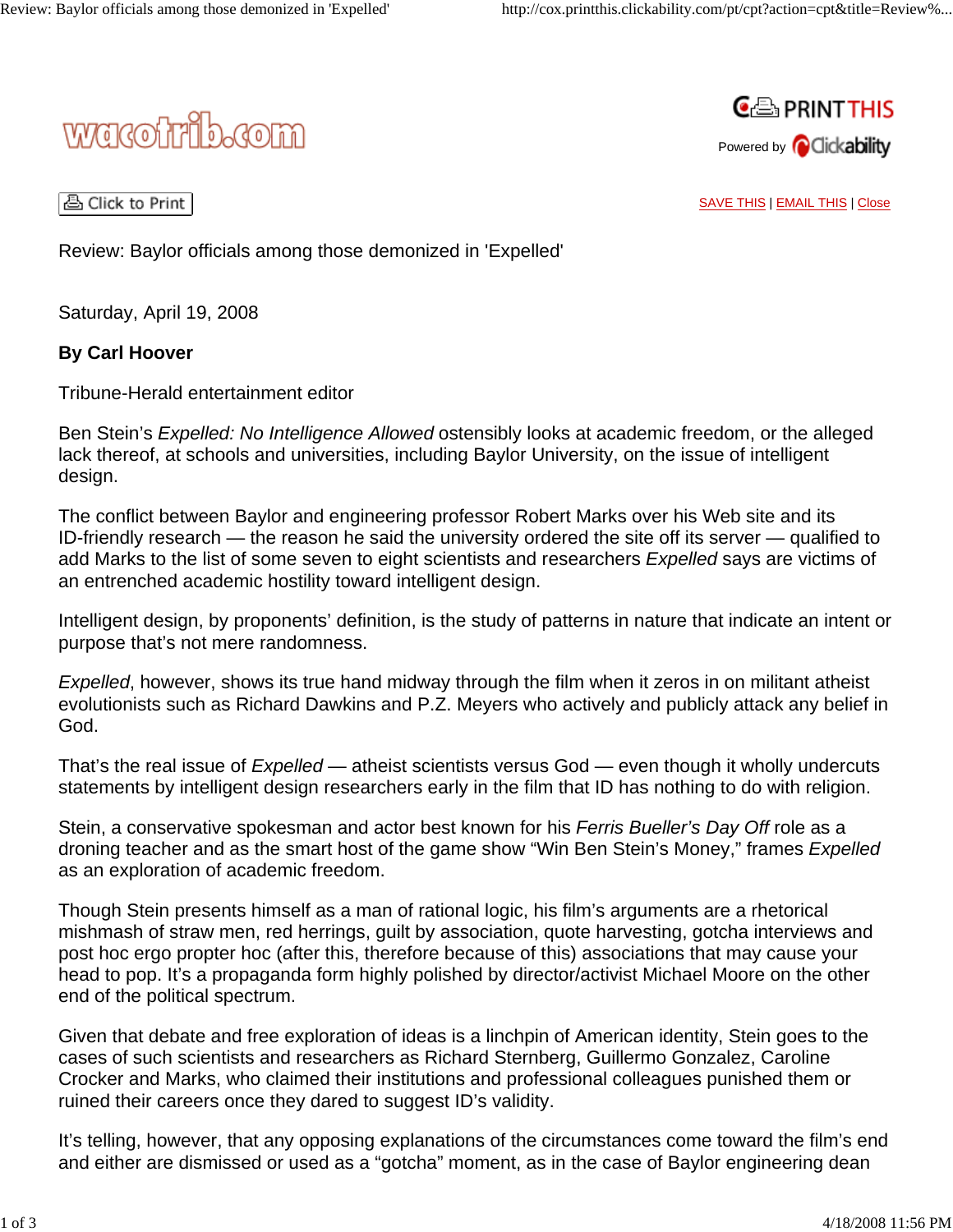Ben Kelley. Kelley denies that Marks' work in ID-friendly studies led to Baylor's demand that he move his Web page off the university server, only to have an image of a memo sent to Marks that cites "intelligent design" as a concern pop up on screen.

Although William Demski, a former Baylor professor, and Baylor engineering professor Walter Bradley are among the ID advocates interviewed in *Expelled*, there's no mention of their Baylor connections — or controversies — in the film.

Stein interviews more than a score of scientists, administrators and journalists on the evolution-ID debate. Unfortunately, most are reduced to a series of pullout quotes.

Those coming to *Expelled* hoping to learn something about any research behind ID, a fair appraisal of weaknesses in evolutionary theories or — perhaps the film's most glaring and telling omission how Christian evolutionists reconcile faith and science will leave sorely disappointed. The latter is quickly dismissed by a chain of quotes that brand them as liberal Christians and duped by militant atheists in their efforts to get religion out of the classroom.

Even though interviewees on opposite sides of the discussion qualify their statements with "it depends on how you define evolution," *Expelled* conveniently blurs the definitions of evolution, biological evolution, Darwinism, neo-Darwinism and origin of life.

Stein also frames and underlines certain comments with visual clips from such movies as *Inherit the Wind, The Wizard of Oz, The Planet of the Apes*, black-and-white 1950s educational movies and Cold War propaganda films with marching Communist armies.

Viewers also are treated to Stein's argument that evolution leads to disbelief in God, the loss of ethical and moral standards, eugenics, Nazism and the Holocaust, Planned Parenthood and abortion, before returning to the issue of academic freedom and equating science's resistance to ID as a Berlin Wall that needs tearing down.

I kid you not. Then again, I'm part of the Academy-Organizations-Media-Courts cabal that works to enforce evolution as accepted belief. Stein says that, too.

It's clear *Expelled* will reinforce strongly held opinions on extreme sides of the religion-science question rather than explore the considerable middle ground — nay, the continent — that's there.

It's smoke, mirrors, a lot of heat and little light — although the hand of a creator is clearly in its design.

## **choover@wacotrib.com**

**757-5749** Vote for this story!

**Find this article at:** http://www.wacotrib.com/news/content/news/stories/2008/04/19/04192008wacexpelledrvw.html

## 凸 Click to Print

Check the box to include the list of links referenced in the article.